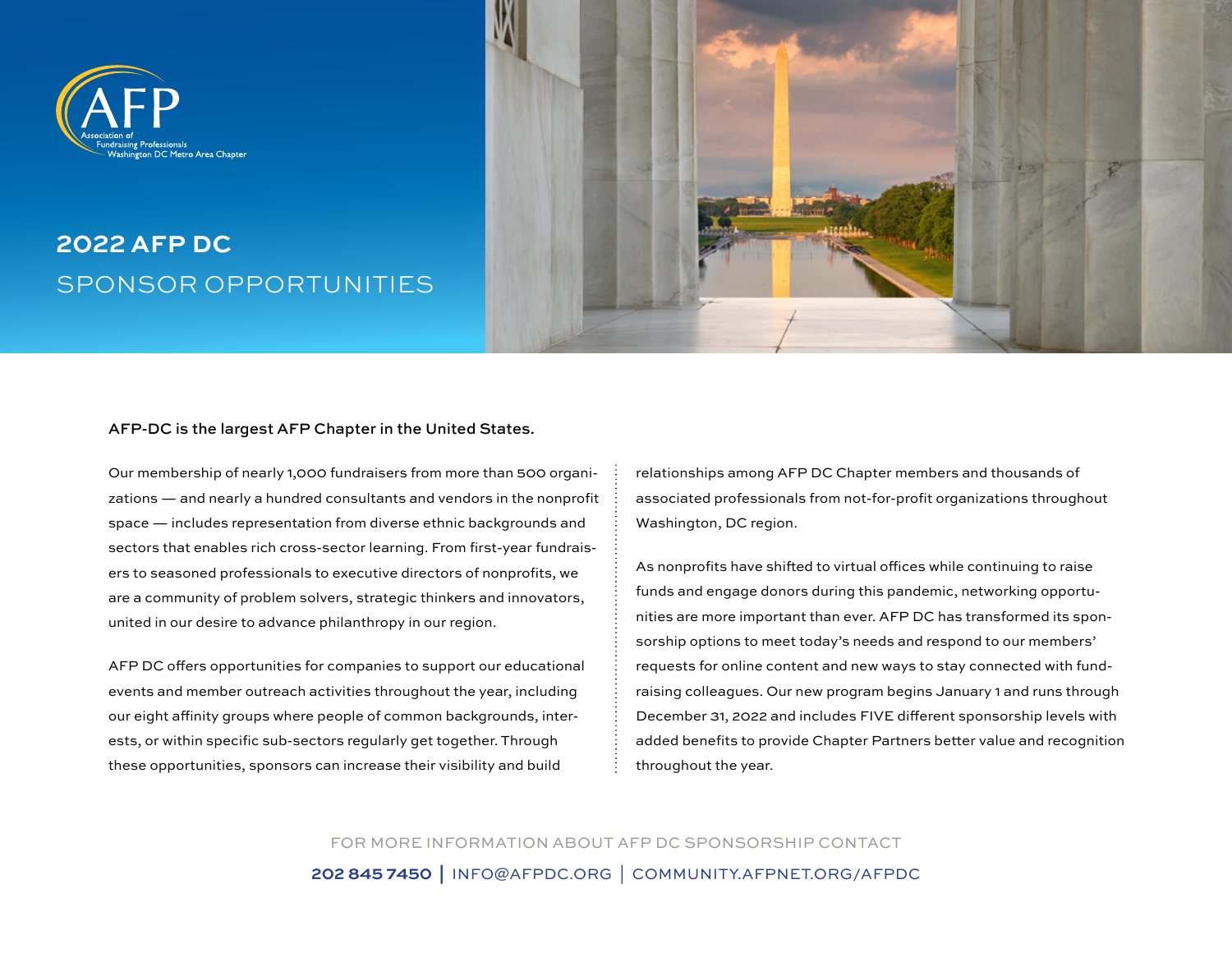



### AFP DC KEY DEMOGRAPHICS